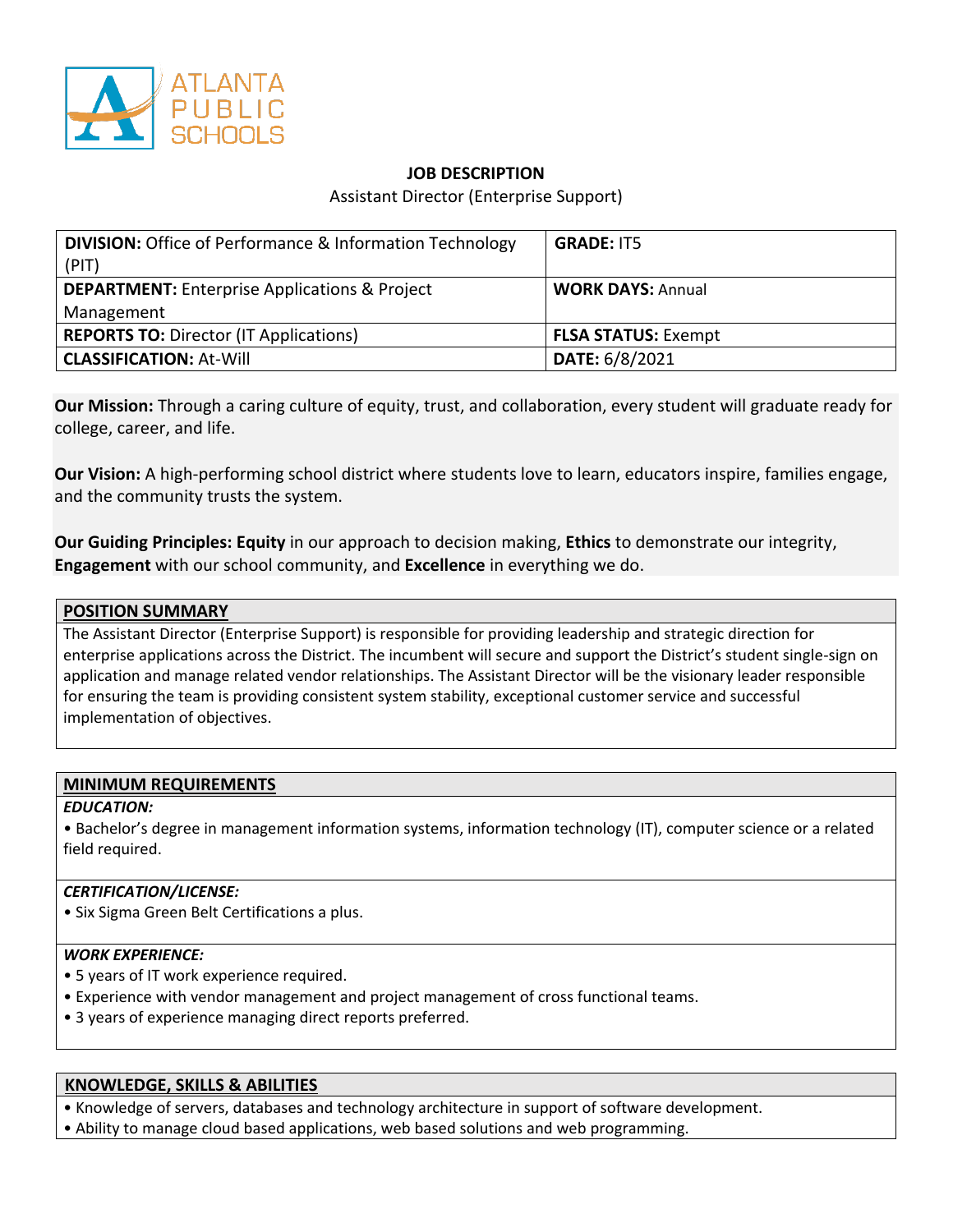

- Knowledge of software development lifecycles, tools and various methodologies.
- Knowledge of enterprise architecture best practices.
- Aptitude for learning new technologies.
- Knowledge of Six Sigma methodology and practices.
- Ability to work under pressure and set priorities to meet deadlines.
- Ability to effectively manage, coach and mentor technical staff.
- Excellent interpersonal, verbal and written communication skills.
- Self-motivated, proactive, action-oriented, results-driven.
- Flexible and able to adapt quickly in a fast moving environment that supports students and schools.
- Strong team player with proven ability to collaborate across teams.
- Ability to build strong relationships with clients, direct reports, and senior management.
- Strong work ethic.

# **ESSENTIAL DUTIES**

• Understands the District's business process needs, culture and the intersection between the different departments.

- Participates in strategic cross-functional management discussion to strategically enhance and align IT applications.
- Evaluates new applications, systems software, products, and/or enhancements comparing to existing applications ensuring improvement in the efficiency, performance and reliability of the production environment.
- Develops, tracks and maintains key performance indicators to measure team success at reaching standards that are aligned with division and District goals.
- Oversees team processes, monitors metrics and makes continuous improvements to elevate team efficiency.
- Ensures that applications meet business requirements, systems goals, end-user requirements by identifying and resolving system issues.
- Leads analysis, oversight and technical direction of solution designs.
- Provides application management, vendor management, and technology leadership across the application portfolio, business units and schools, while communicating and resolving issues and risks.
- Remains abreast of developments and best practices in the information technology field.
- Creates and maintains proper documentation for all systems, and installations; establishes processes, procedures and standard operating procedures as necessary.
- Ensures the proper level of cross training occurs.
- Researches, recommends, plans and deploys new and innovative solutions.
- Responsible for team technology, staffing and standards utilizing qualitative and quantitative data.
- Maintains a general working knowledge of all applications in the portfolio including system capabilities,
- enhancements, customers, interfaces, data quality and security protocols.
- Ensures systems meet division standards and industry best practices including development, installation, hardware, back-up, security and lifecycle tracking.
- Required to have prompt, regular attendance in-person and be available to work on-site, in-person during regular business hours and as needed.
- Performs other duties as assigned by an appropriate administrator or their representative.

# **PHYSICAL ABILITIES AND WORKING CONDITIONS**

The physical abilities, working conditions and other conditions of employment listed in this document are representative of, but are not intended to provide an exhaustive list of the requirements for positions in this classification. In the event